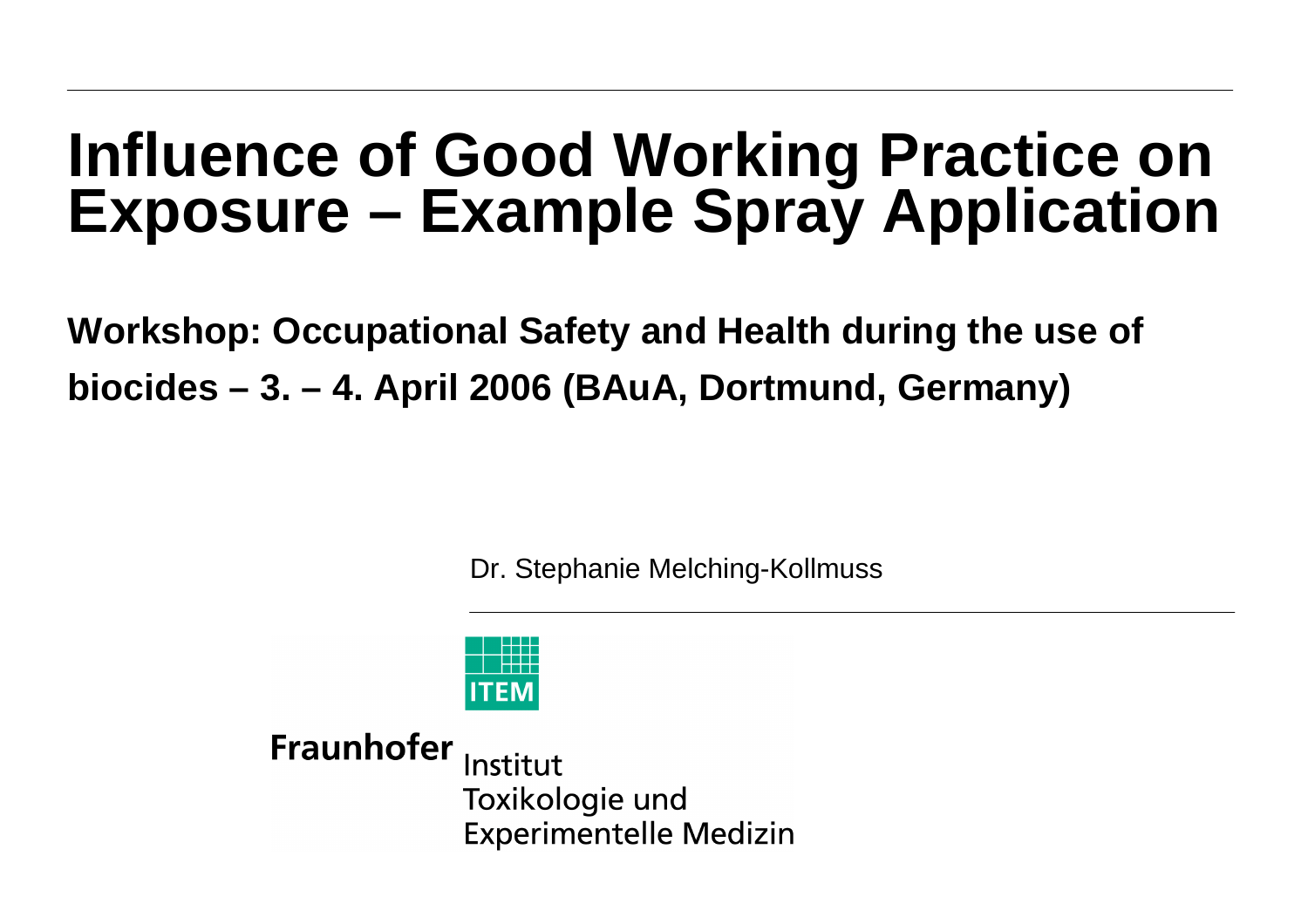**EU Biocides Directive 98/8/EC** – requires **exposure assessments**

**Focus: Biocidal products applied via spraying:**



 **Compilation of biocidal products applied in Germany**

 **Simulation measurements in model rooms**

 **Field measurements at selected workplaces in different industries**

 **Development of a suitable model - Spray Expo**

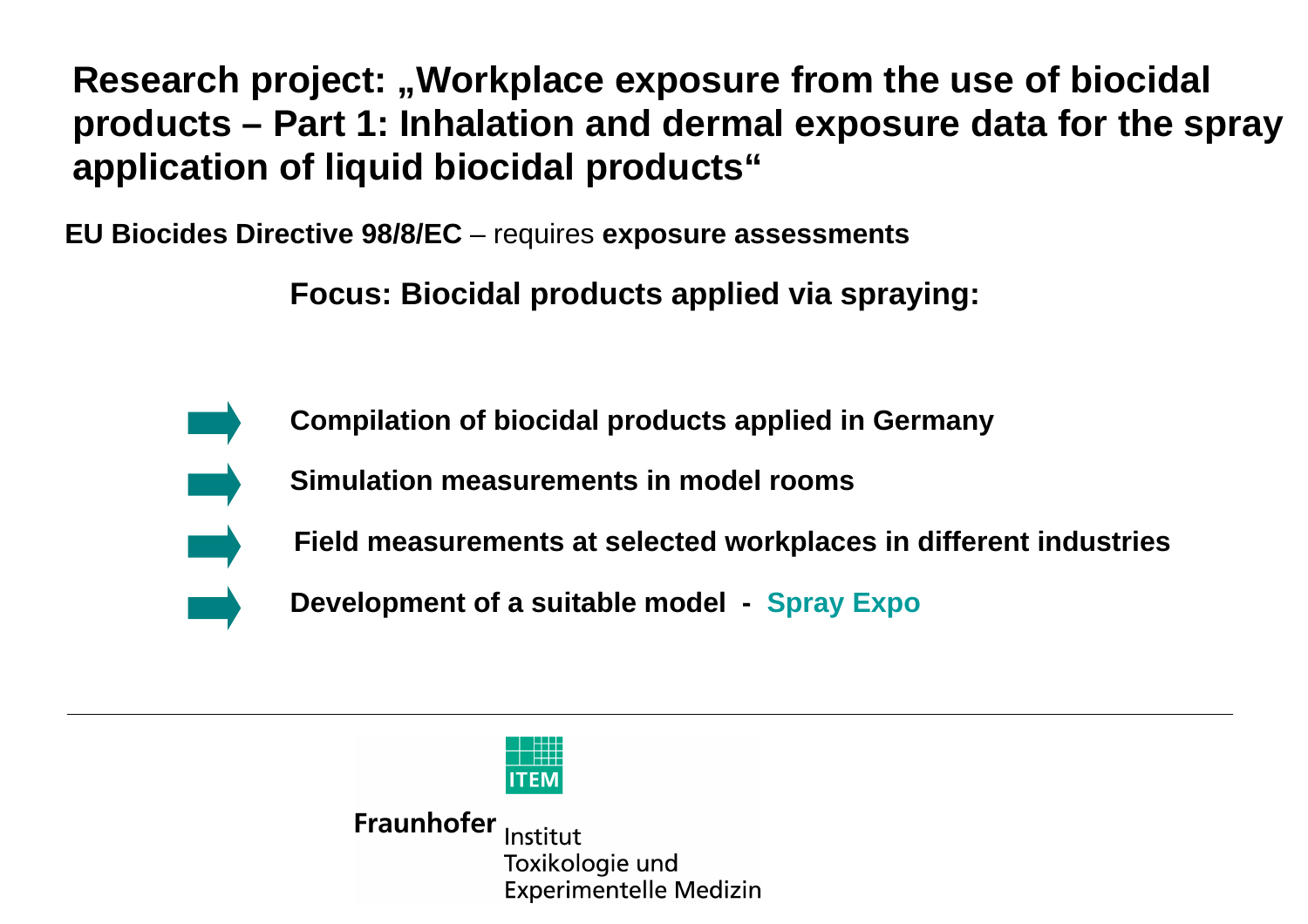**Approach - Occupational situation**:



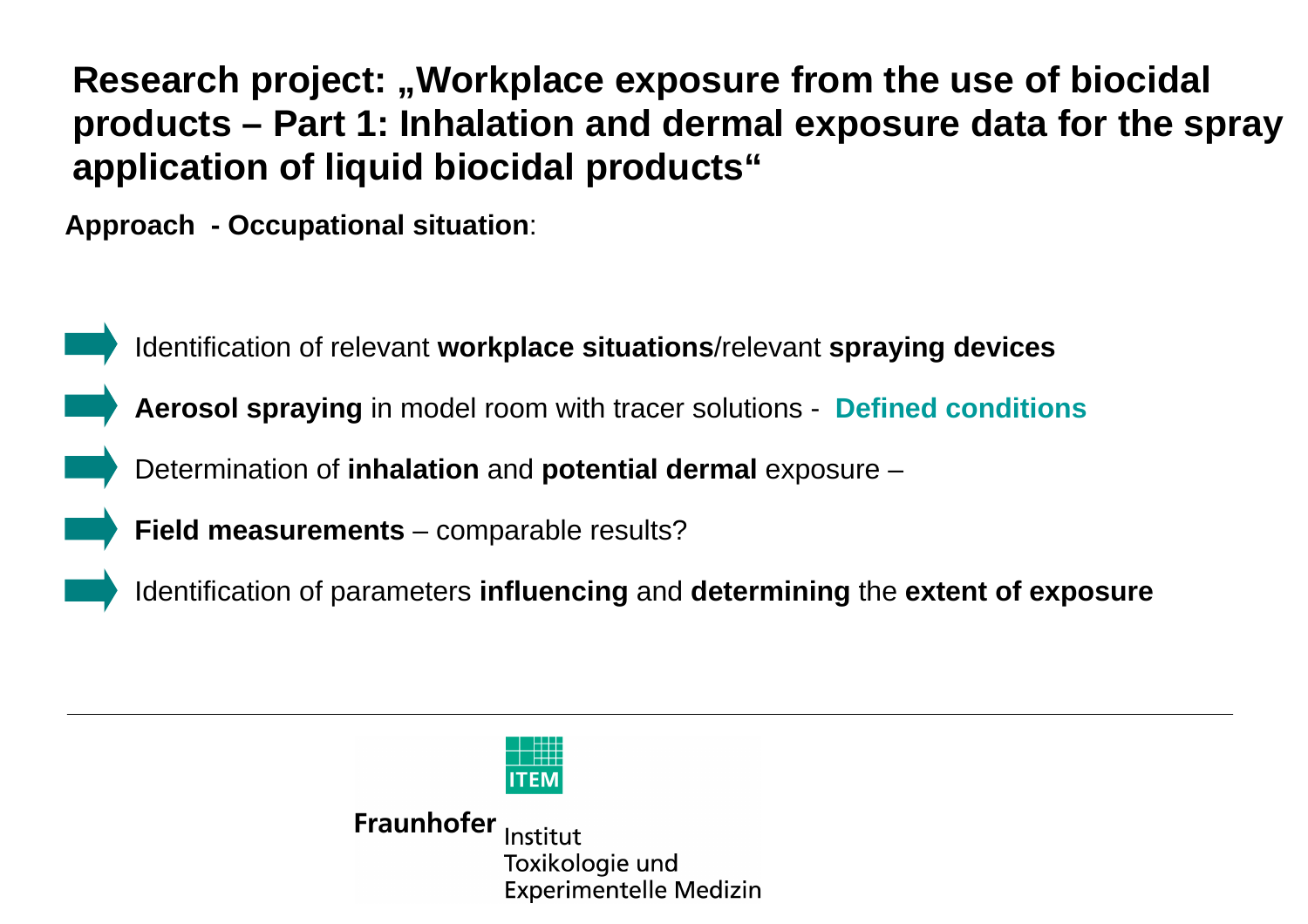**Relevant working places, where biocides are applied by spraying or fogging:**

-Disinfection/Crop spraying in hospitals, canteen kitchens, stables applies for **product type 2, 3, 4 – Disinfectants and general biocidal products**

-Protection of food- or feedstuff in transport or storage applies for **product types 14, 15, 16, 18, 20 – Preservatives**

-Wood and masonry preservatives applies to **product types 7, 8, 10, 21 – Pest control**

-Antifouling product application applies to **product type 21 – Other biocidal products**

Determination of **inhalative** and **potential dermal** exposure of **professional** applicants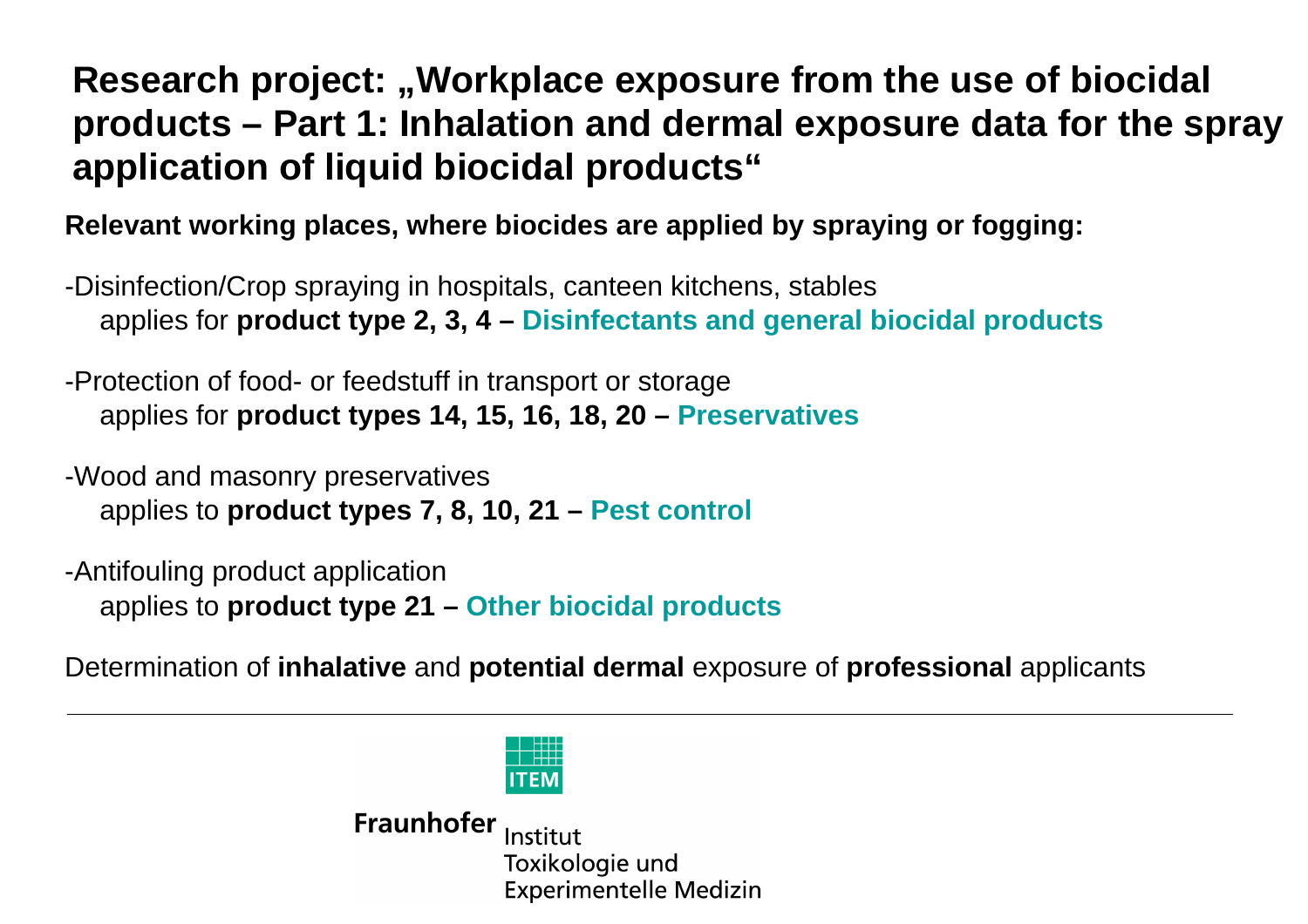**Measurement of inhalation exposure - Personal Aerosol Monitor – Respicon**

Respirable, thoracic, inhalable fraction

#### 3 **Spray applicators**:

Low pressure sprayer (**2 bar**) 250 ml/min 980 ml/mindroplets: **100 – 300 µm**)

High pressure sprayer (**160 bar**) 133 ml/min200 ml/mindroplets: **30 – 50 µm**)

Fogging apparatus very small droplets



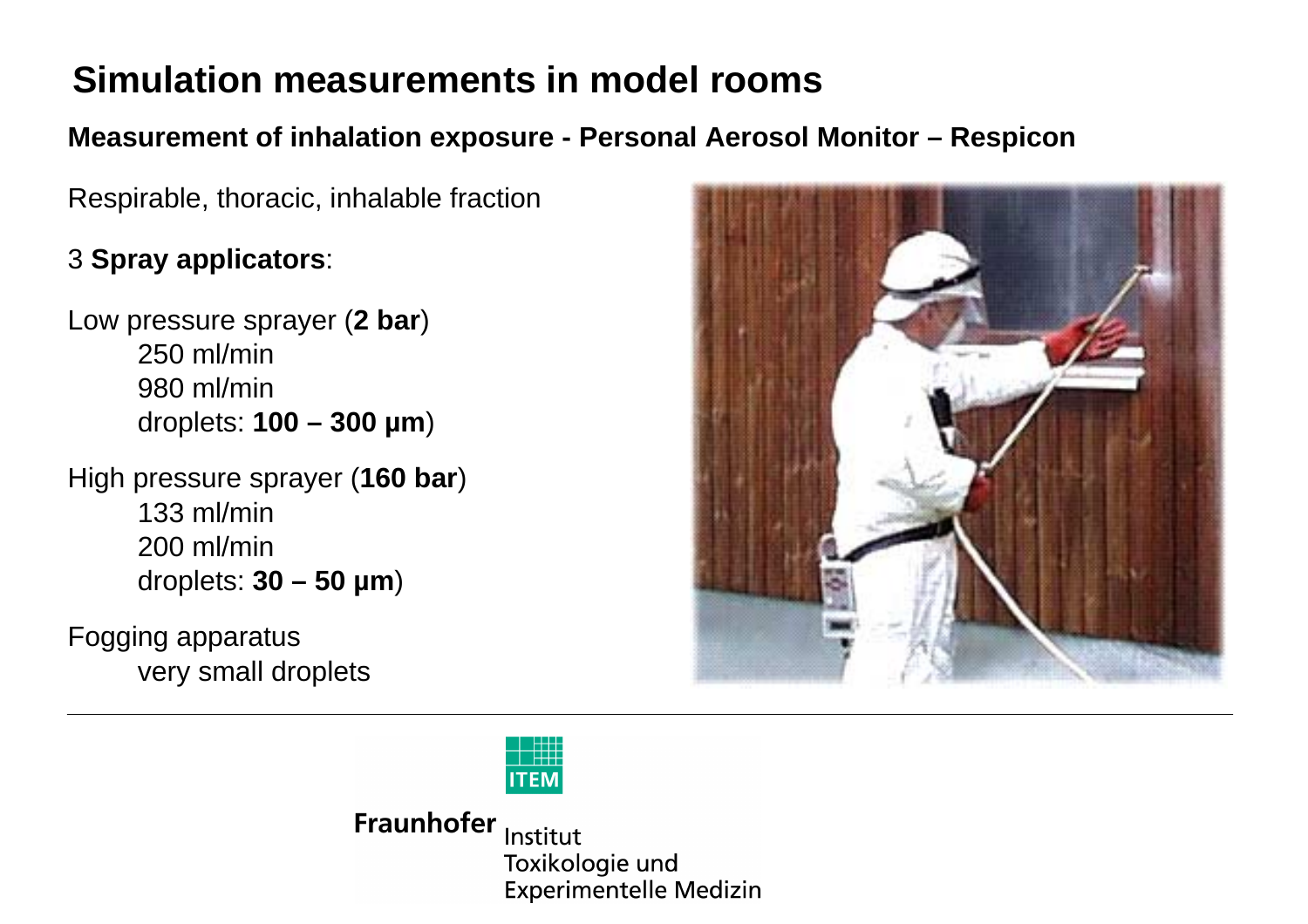**Model rooms** – 5.7 m x 4.2 m x 2.5 m (appr. 60 m<sup>3</sup>), 1 window, 1 radiator; walls and ceiling coated with woodchip paper, painted with wall paint; synthetic carpet

#### **Spraying situations**:

- ◆ Floor and lower part of the wall
- Ceiling and upper part of the wall
- $\blacklozenge$  Wall (horizontal spraying) airless spraying
- ◆ Total room (only fogging apparatus)

#### **Application time**:

6 – 26 minutes

#### **Sprayed solutions:**

- ◆ 1% fluorescein-Sodium (aqueous)
- 7-diethylamino-4-methylcoumarin (organic)

#### **as fluorescence tracers and surrogates for active ingredients**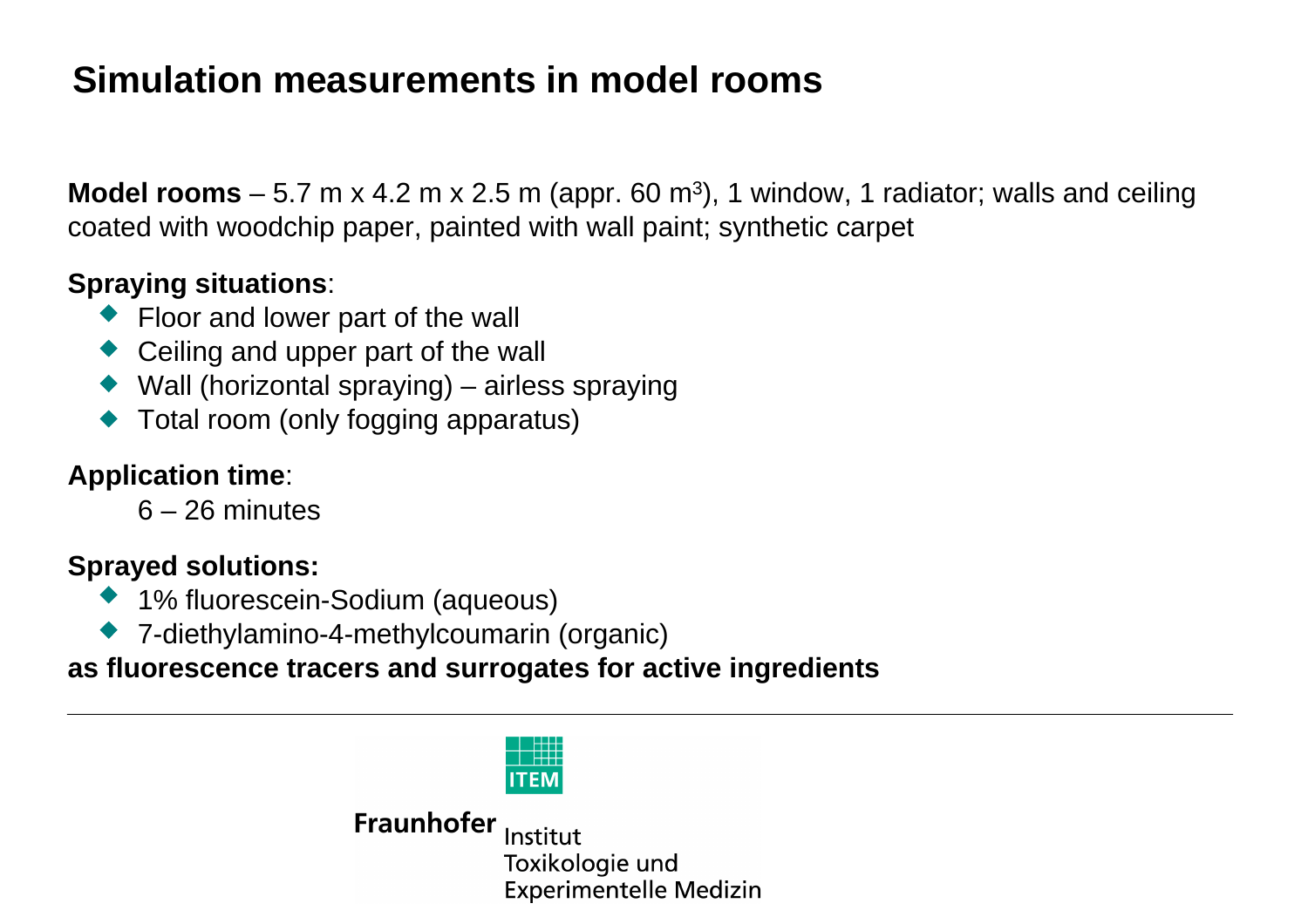



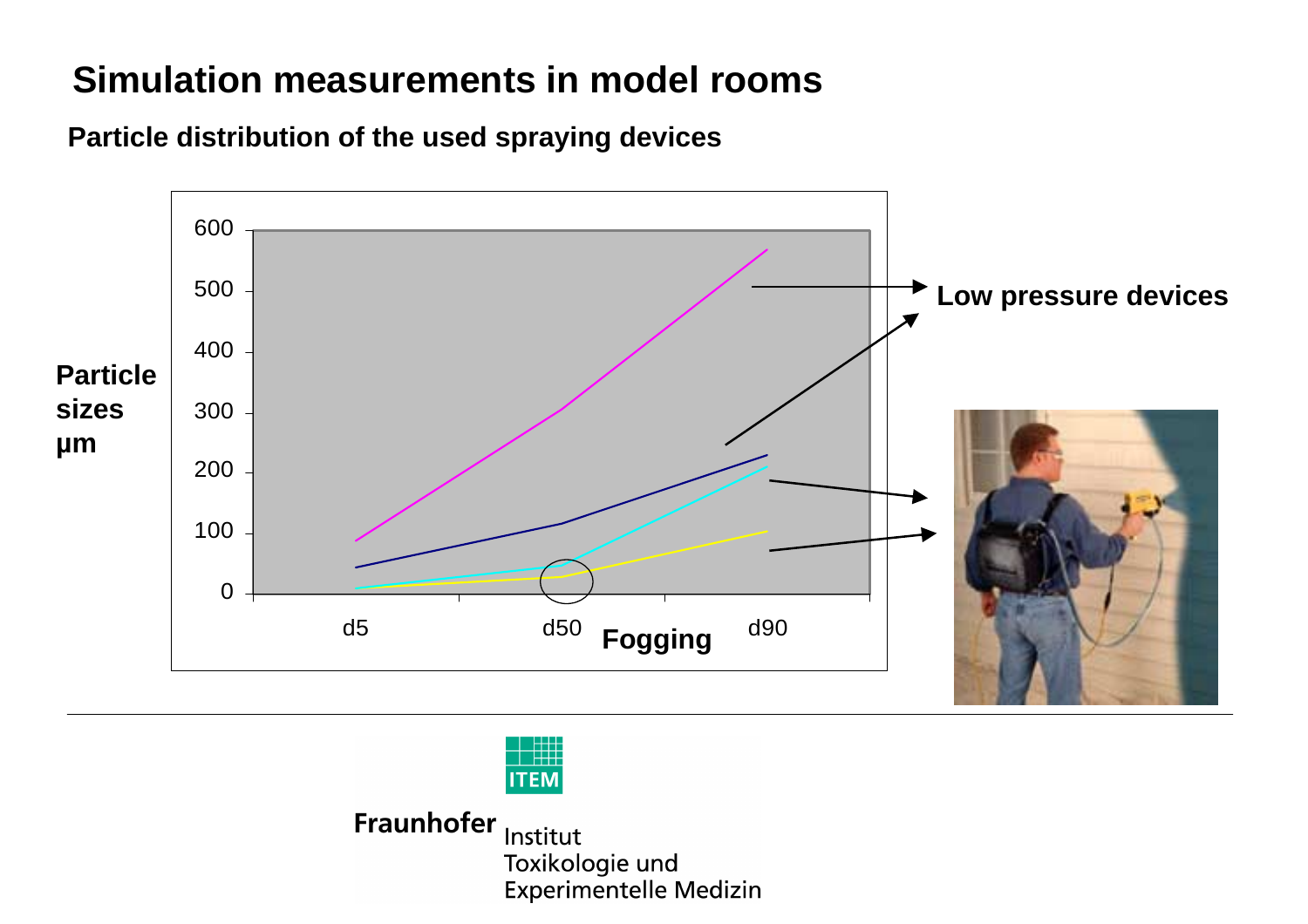#### **Inhaled doses – model experiments – personal sampling**



**Application technique**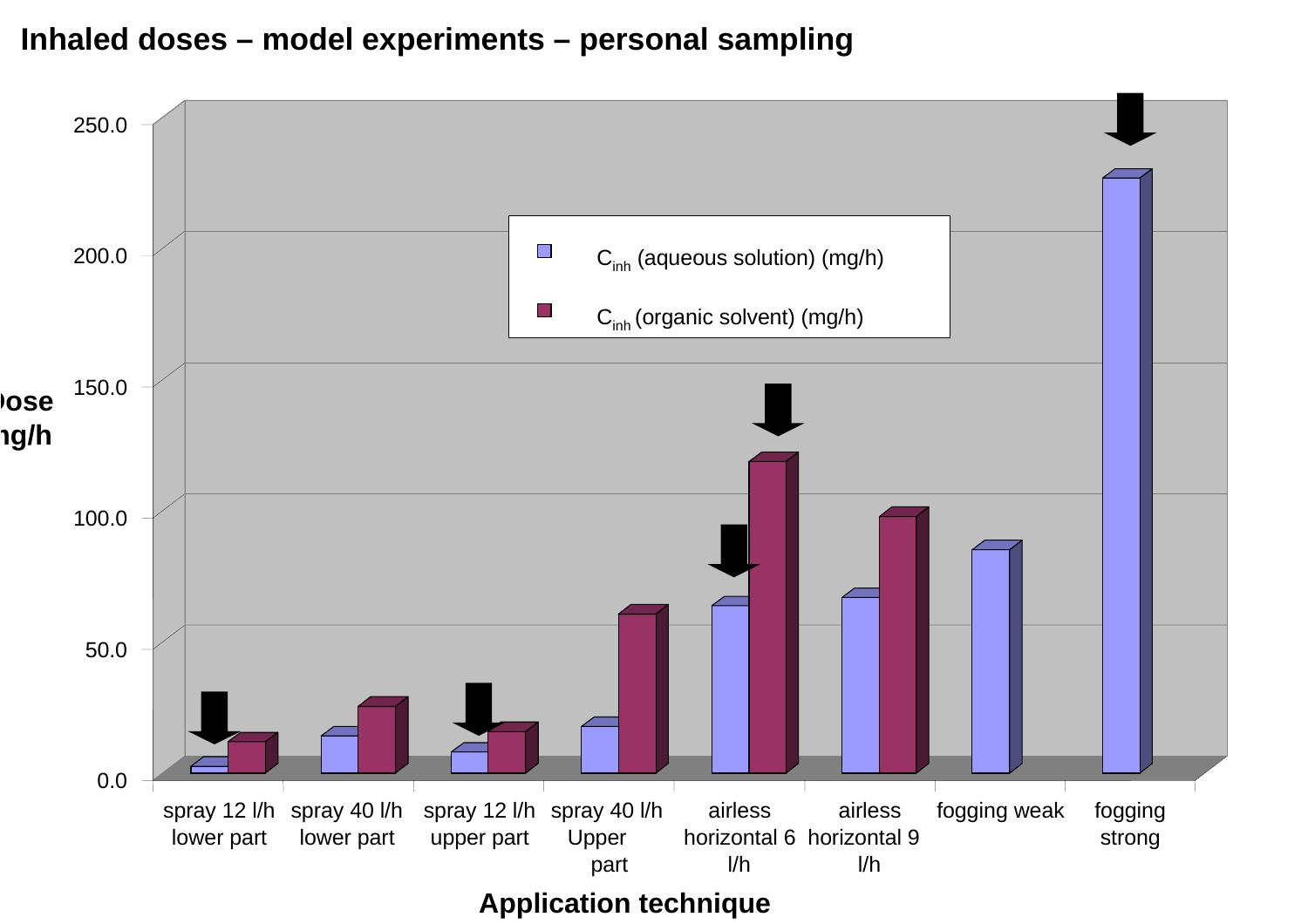**Results of model measurements – Inhalation exposure**

**Inhaled doses**: Fogging > airless spraying > spraying with low pressure

**Droplet spectrum (size distribution)**:

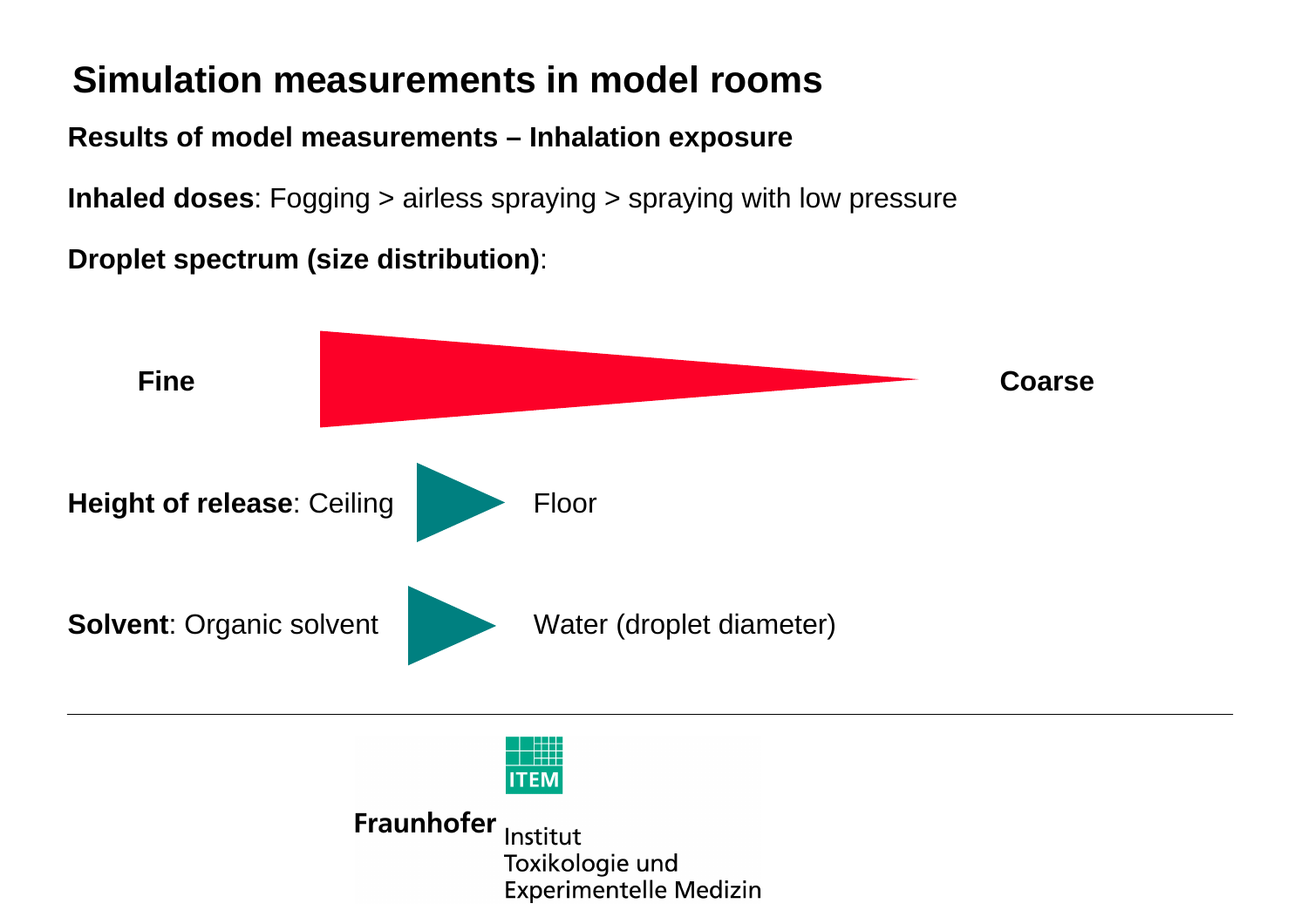#### **Determination of Potential dermal exposure**

#### **Pads on different body parts:**

Head, Chest outer and inner, Back outer and inner, Upper arms, Forearms, Thighs, Shins; Hands (not in all cases)

#### **Size of pads**

100 cm2

#### **Calculation of potential dermal exposure using factors:**

80<sup>th</sup> percentiles of body surfaces<sup>1,2</sup>

1 OECD Guidance Document for the Conduct of Studies of Occupational Exposure to Pesticides During Agricultural Application, 1997

2 EPA-Factor´s Handbook, 1995, 1997

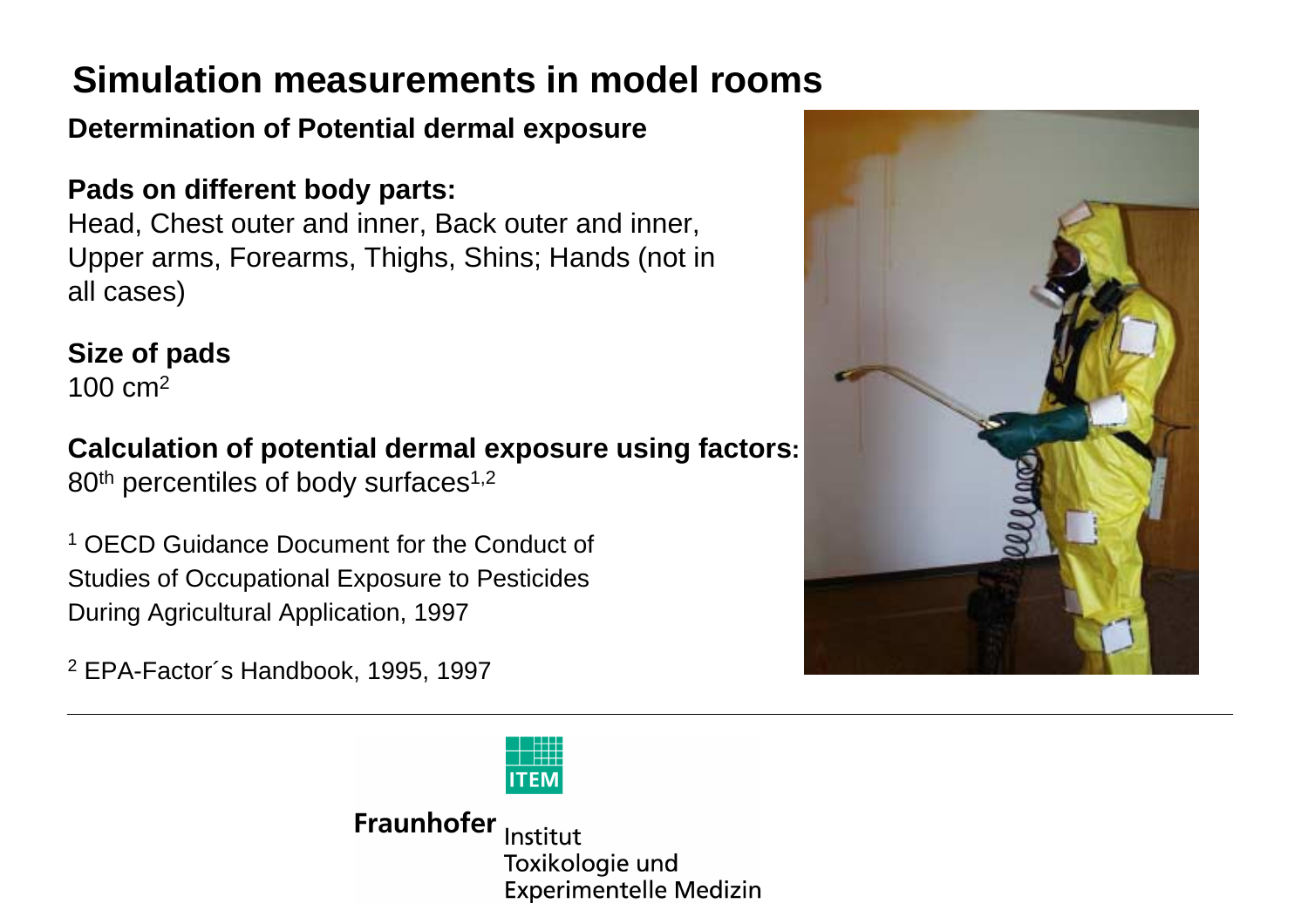#### **Potential dermal exposure – model experiments - Pads**



**Application technique**

**2239**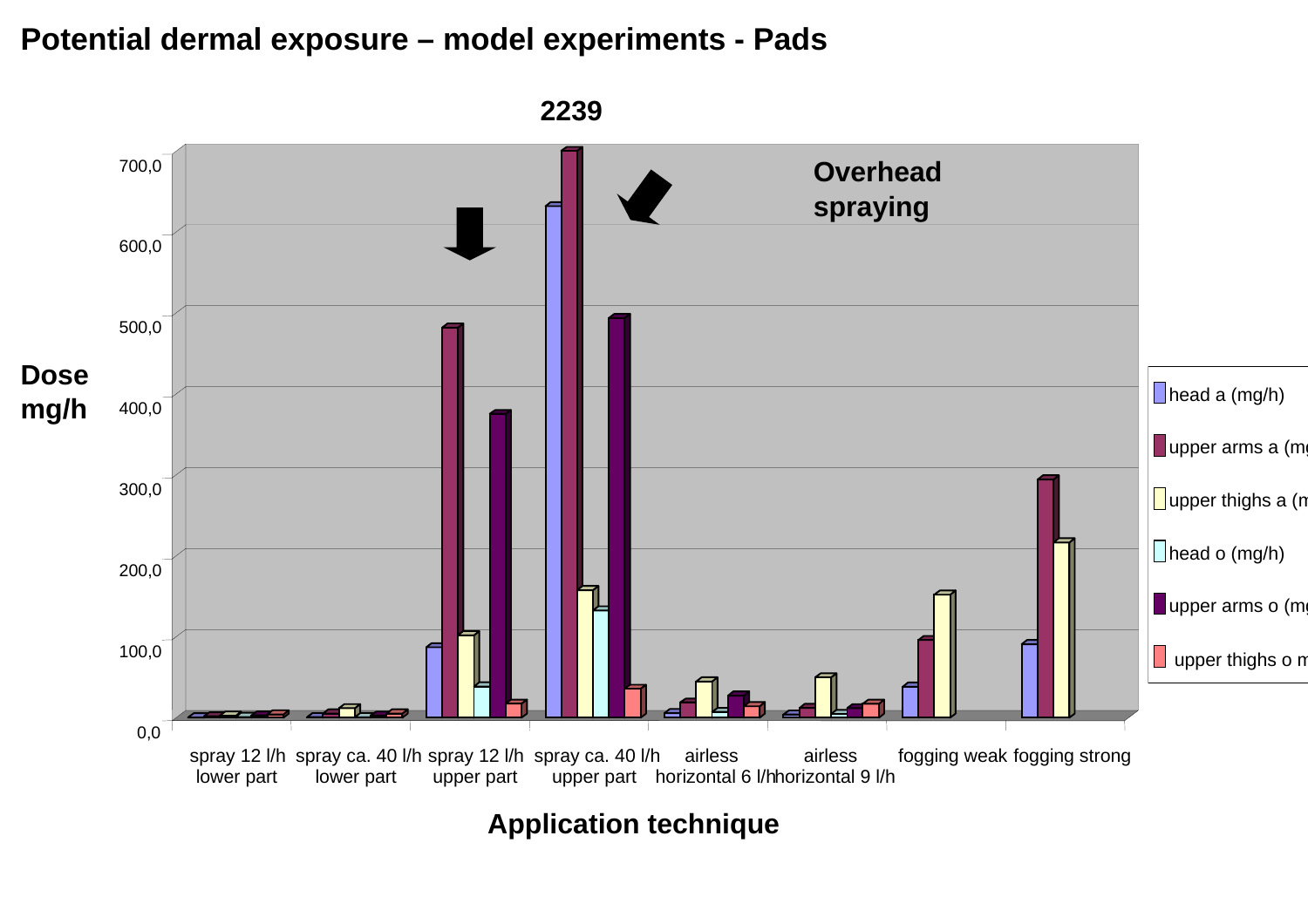**Results of model measurements – Potential dermal exposure**

#### **Potential dermal doses**:

Spray low pressure (ceiling) > Fogging > airless spray > spray low pressure (floor)



**Large differences**: total dermal doses varied from **10 mg/h to 5000 mg/h**

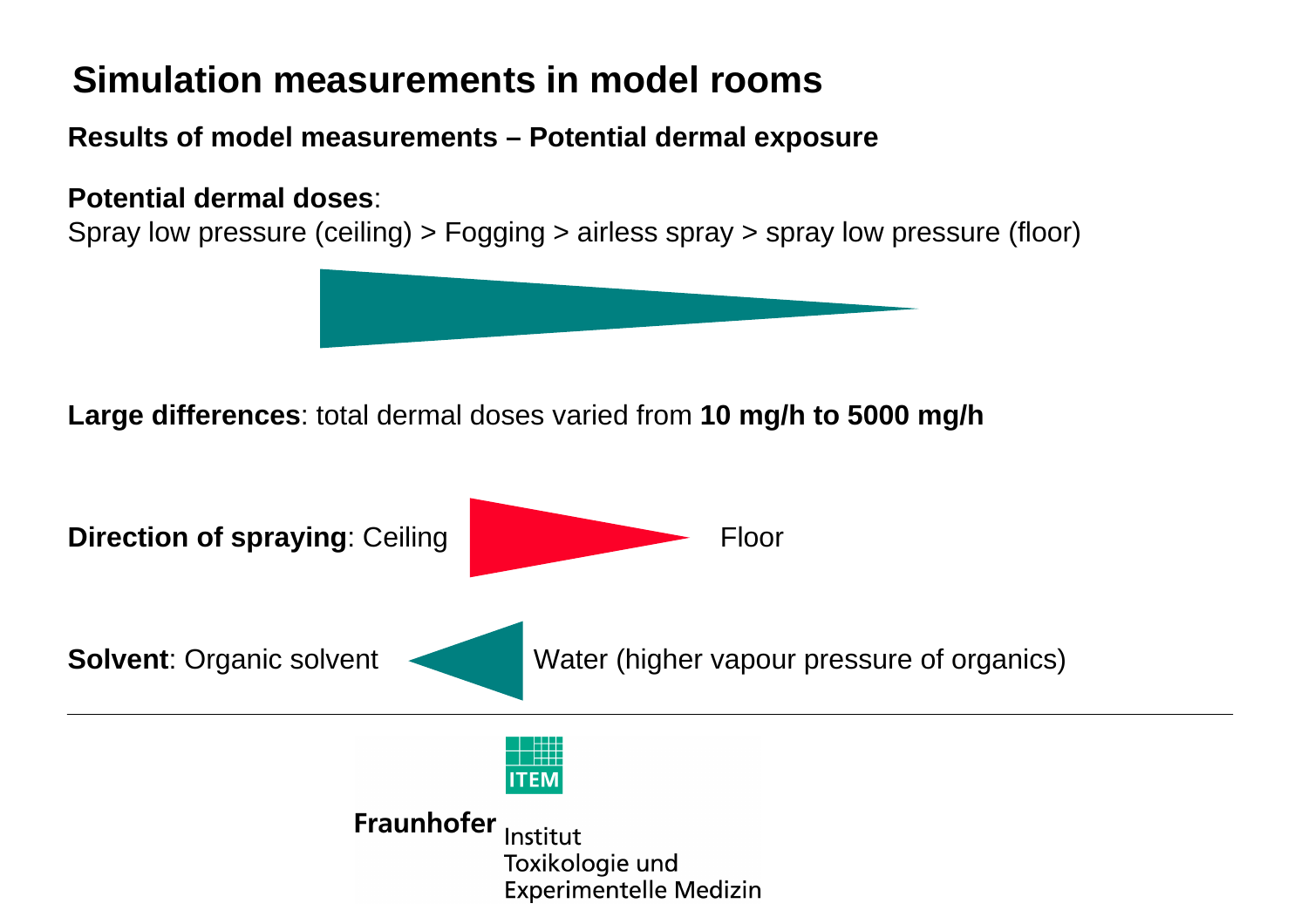## **Field measurements**

#### **Workplace measurements**

| Area of biocide application            | Workplace               | <b>Remarks</b>                     |
|----------------------------------------|-------------------------|------------------------------------|
| Food and feed area disinfection        | Bakery (BA 1-6)         | 2 microcapsulated products         |
|                                        | Brewery (BR 1-2)        | Futher disinfectors in room        |
| <b>Private area and public hygiene</b> | Living room (LR 1-2)    | Small nozzle diameter, fogging     |
| <b>Veterinary hygiene</b>              | Henhouse (HH 1-3)       | Water based products, Aircondition |
|                                        | Duckhouse (DH 1-2)      | Water based products               |
| <b>Wood protection</b>                 | Timber house (TH 1-4)   | (water based, 2 indoor, 2 outdoor) |
| <b>Antifouling</b>                     | Piece of metal (AF 1-3) | Trained – untrained operator       |

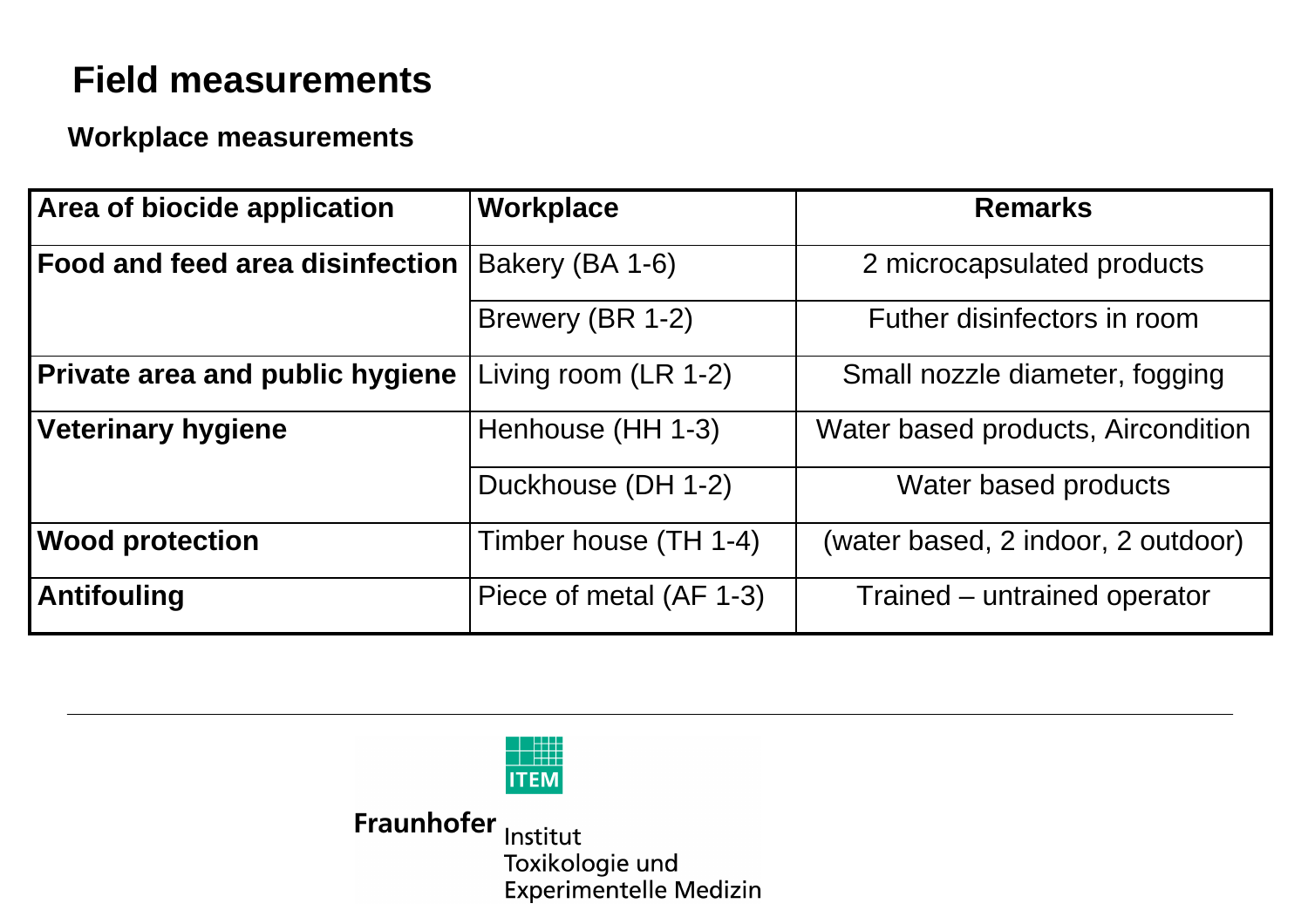## **Inhalation exposure at selected workplaces**



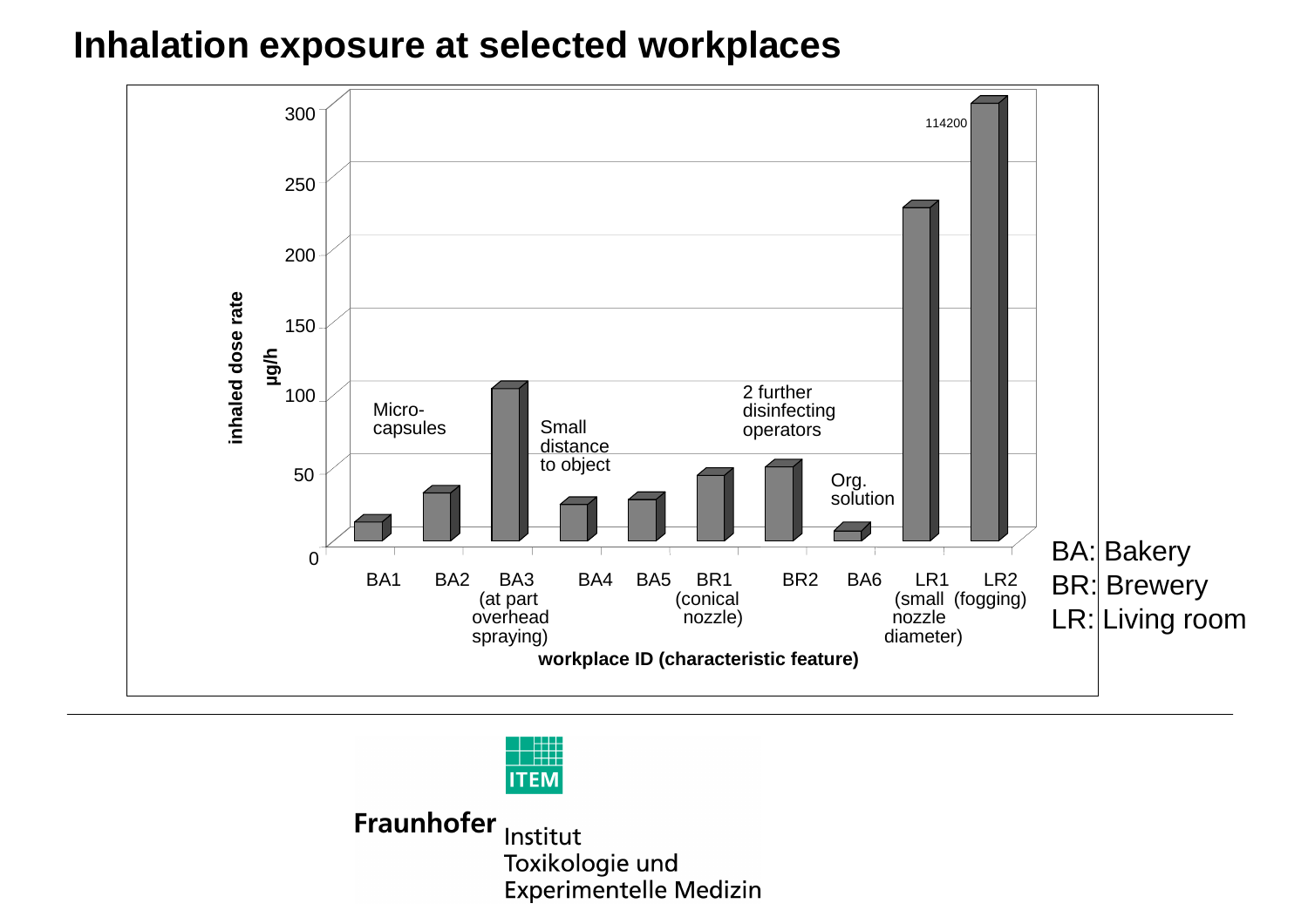### **Inhalation exposure at selected workplaces**



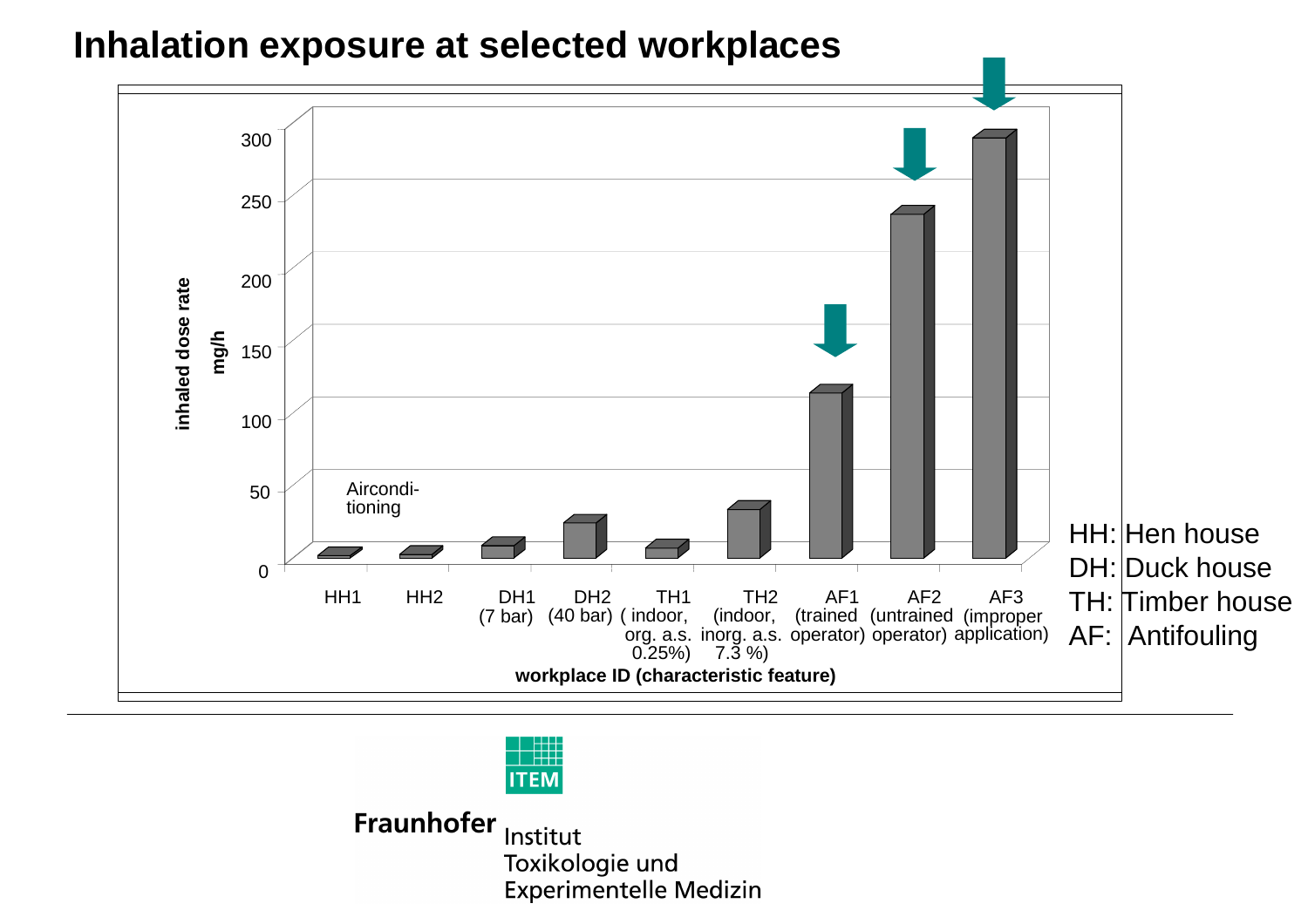# **Field measurements – factors influencing exposure**

**Results of Workplace measurements – Inhalation exposure – Summary**

| Inhaled doses increase                 | Inhaled doses decrease             |  |
|----------------------------------------|------------------------------------|--|
| <b>Overhead spraying</b>               | Air-conditioning                   |  |
| <b>Bakery</b>                          | Hen houses                         |  |
| <b>Pressure during application</b>     | <b>Training/proper application</b> |  |
| Duck houses                            | Antifouling                        |  |
| <b>Small nozzle diameter (fogging)</b> | <b>Outdoor application</b>         |  |
| Living room                            | Timber houses                      |  |
| <b>Concentrated solutions</b>          |                                    |  |
| <b>Timber houses</b>                   |                                    |  |

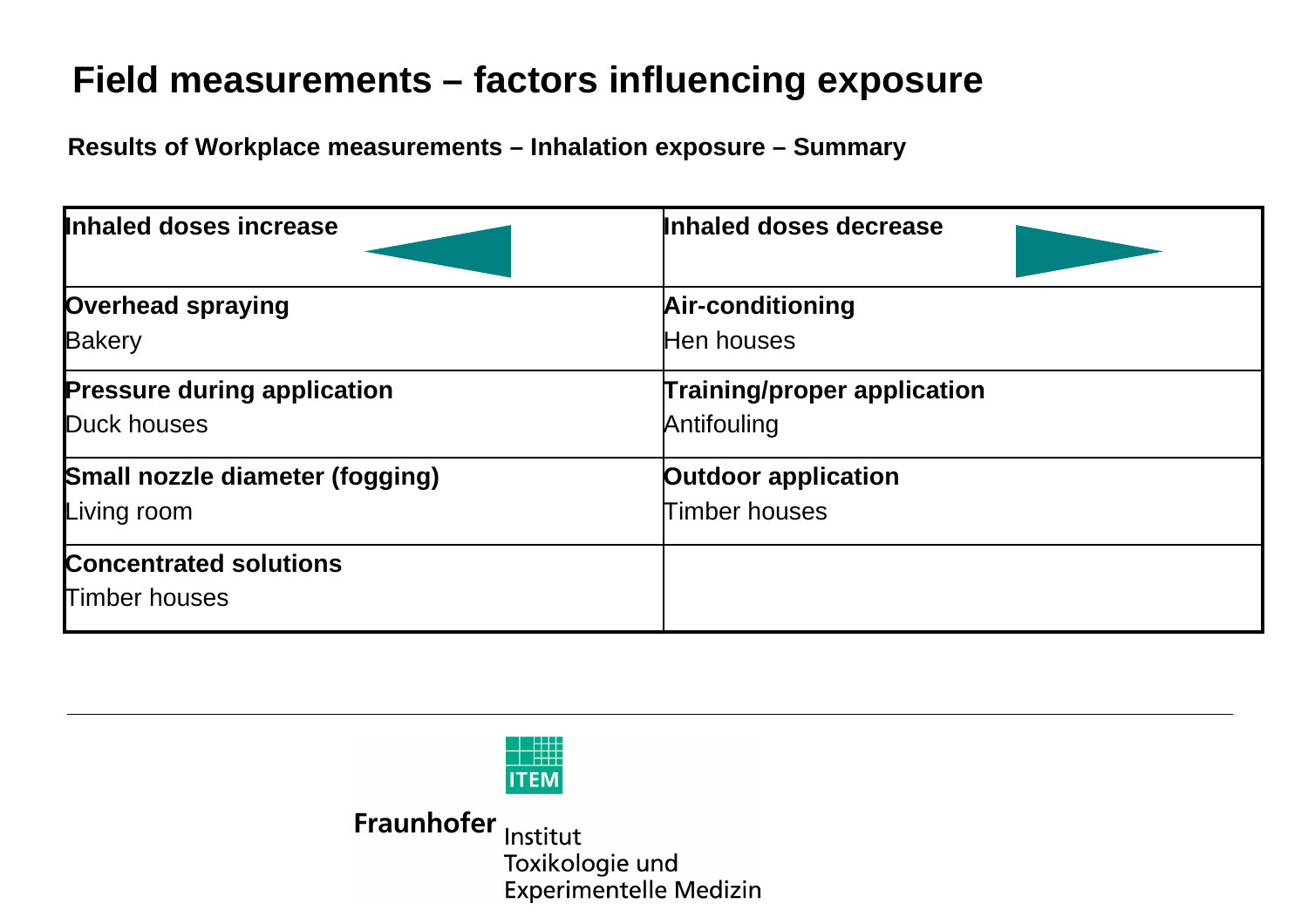## **Potential dermal exposure**



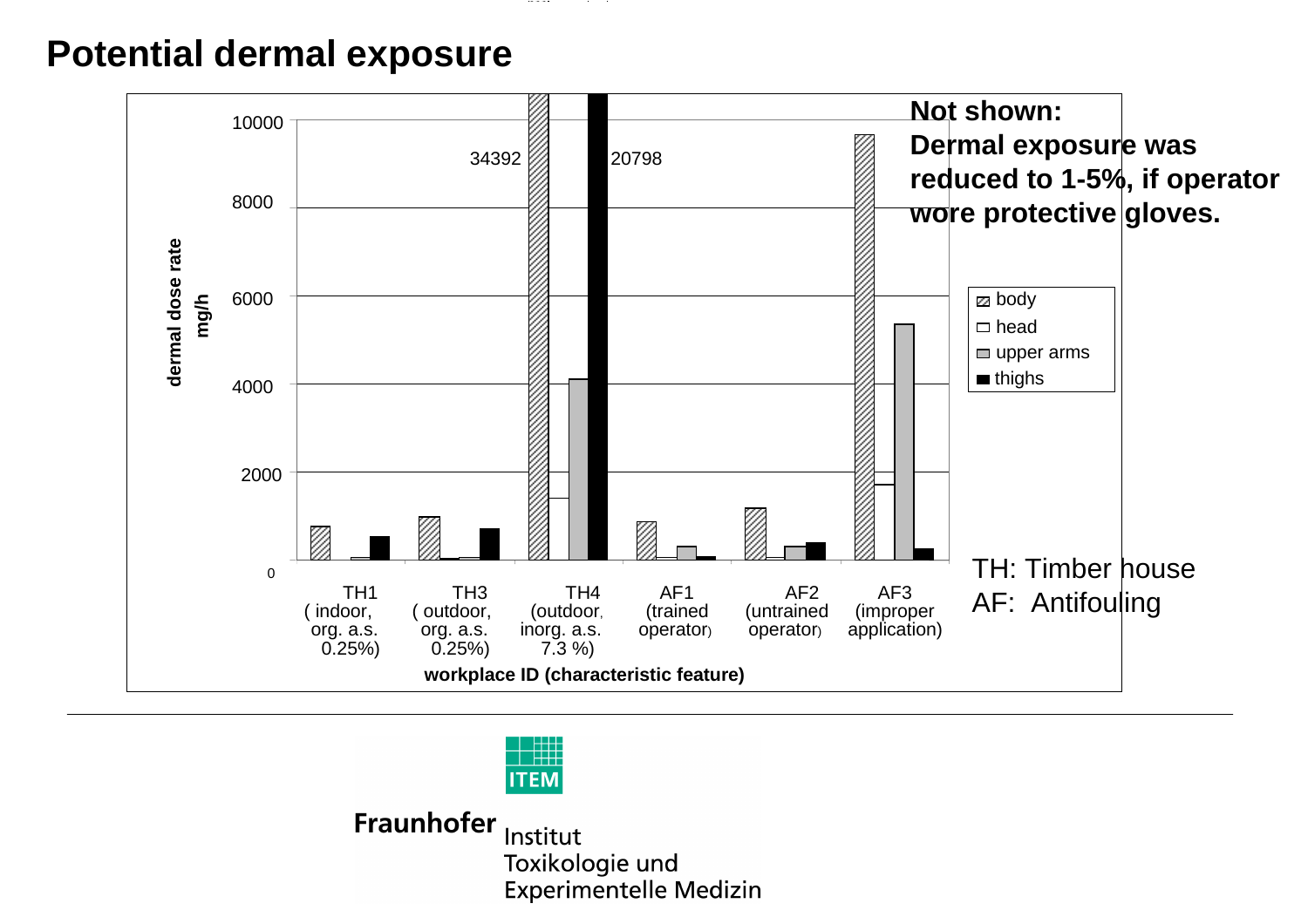## **Influence of Good Working Practice on Exposure**

#### **Inhalation and Potential Dermal Exposure during Antifouling treatment:**

**Trained operator (Professional) >>> Untrained operator >>> improper application (elevated operating pressure, fawning), hand protection**

**National Technical Rules for hazardous chemicals describe proper working conditions:**

- **Airspray technique forbidden**
- **EXTERNITY Suitable spraying devices and spraying directions given Frequent information of operator**

**Inhalation Exposure during disinfecting treatment in air conditioned rooms:**

**Henhouse (air conditioning) >>> Duckhouse (no air-conditioning)**

**Inhalation Exposure in bakeries**

**Use of microcapsulated products reduce inhalation exposure**

**ITEM**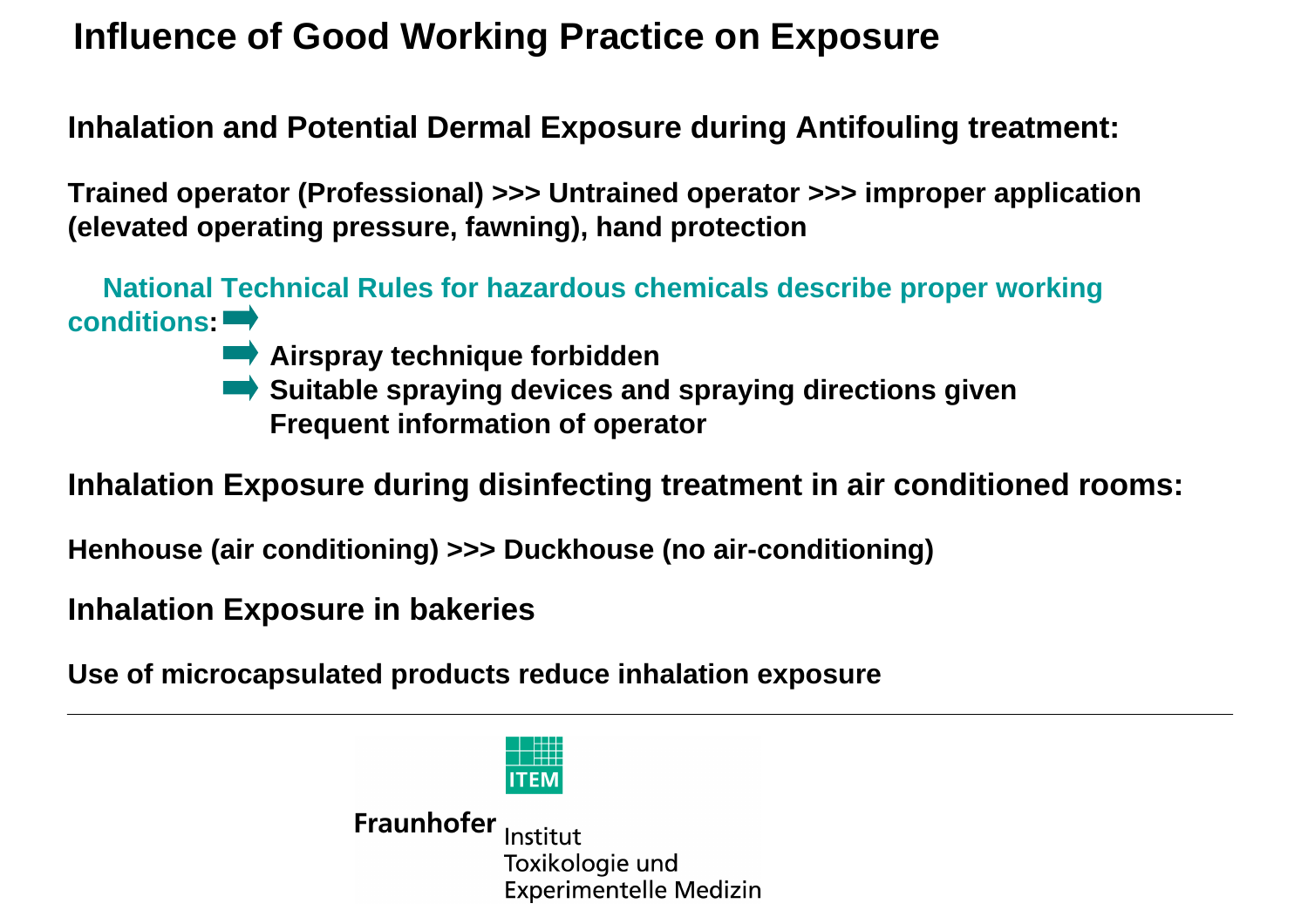## **Dermal Exposure at model experiments (E) and at workplaces (WP)**



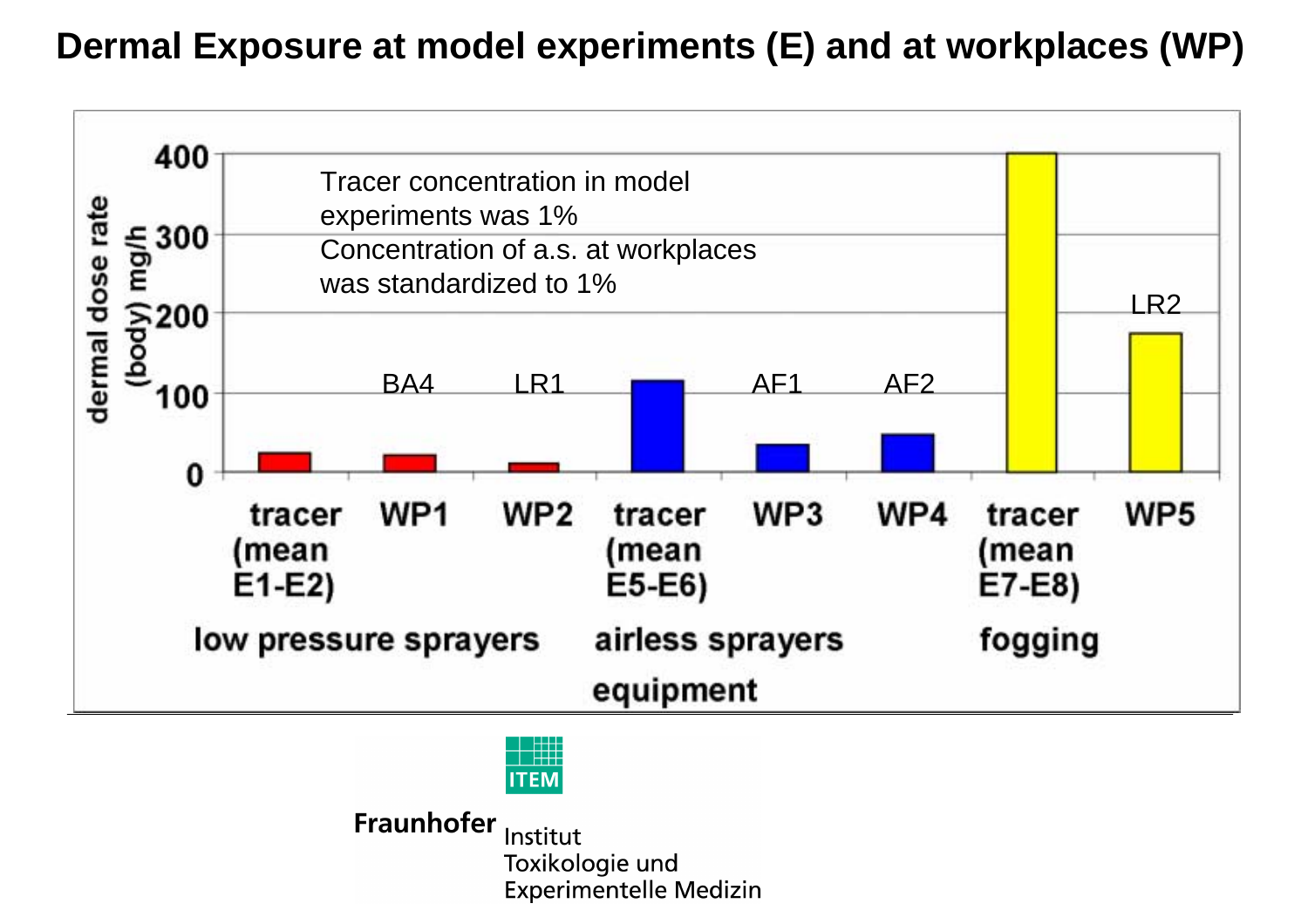# **Summary**

**Relevant parameters influencing the extent of exposure are:**

**Inhalation:**

- **Type of spraying (fogging >> airless >> low pressure)**
- **Droplet size (fine >> coarse)**
- **Height of release (ceiling >> floor)**
- **Solvent (organic solvent >> water)**
- **Working place environment (Airconditioning >> no air-conditioning)**
- **Good working practice (trained operator >> untrained operator >> improper application)**
- **Use of microcapsulated products**

**Dermal:**

**Spraying direction (Overhead >> Floor**

- **Solvent (Water >> organic solvent)**
- **Good working practice (trained operator >> untrained operator >> improper application, hand protection)**

**ITEM**